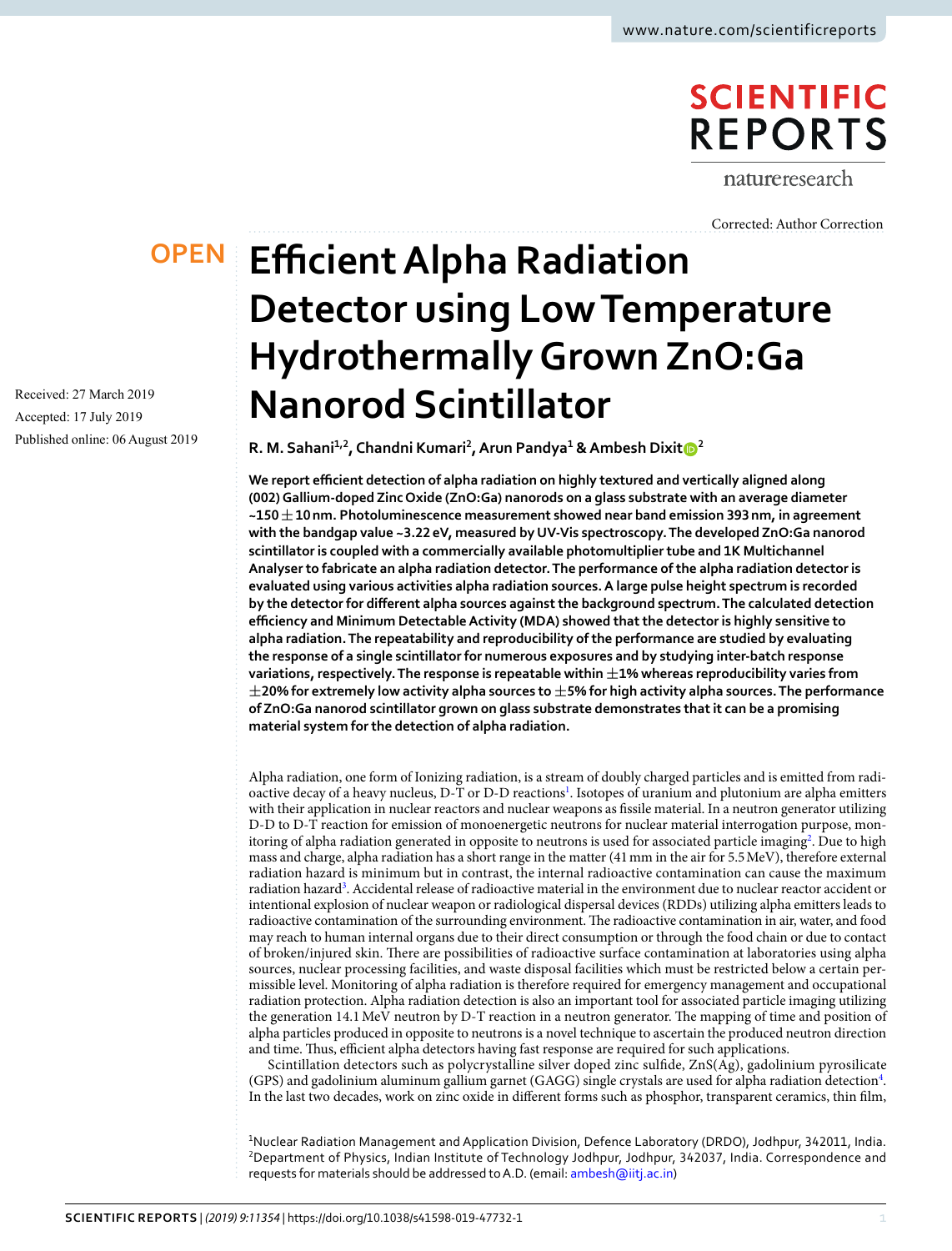

<span id="page-1-0"></span>**Figure 1.** (**a**) Schematic of nanorod growth process, (**b**) grown nanorods (ZnO:Ga/Glass), showing transparent nature, (**c**) X-ray diffraction (XRD) pattern of naonorods, and (**d**) surface micrograph of grown ZnO:Ga nanorods.



<span id="page-1-1"></span>**Figure 2.** (a) ( $\alpha$ .E)<sup>2</sup> versus energy spectrum for ZnO:Ga nanorods with red line showing the extrapolation for zero absorption (X-axis intercept value is marked, representing the optical band gap) and (**b**) Emission spectra of ZnO:Ga nanorods with UV excitation on 320 nm.

single crystal has been reported as a potential scintillator. Lehman et al. reported the fast response of the order of nanosecond for n-type ZnO<sup>[5,](#page-8-4)[6](#page-8-5)</sup>. gallium doping has served the robust and efficient n-type dopant in ZnO. The Ga doped ZnO (ZnO:Ga) phosphors are commonly synthesized by two different methods such as solid-state reaction of ZnO and  $Ga_2O_3$ , followed by  $H_2$  treatment and diffusion of Ga metal in ZnO. The former method resulted in fabricating ultrafast scintillator. These methods utilizing high temperature, vacuum and long processing time 10-15 hrs<sup>[7](#page-8-6)</sup>. ZnO:Ga powder coated on optical fiber face plate has been used as an alpha detector in portable neu-tron generators<sup>[8](#page-8-7)</sup>. Transparent zinc oxide ceramic is produced by hot pressing and spark plasma sintering of ZnO powder prepared by the different methods such as solution-phase, urea precipitation, and combustion processes.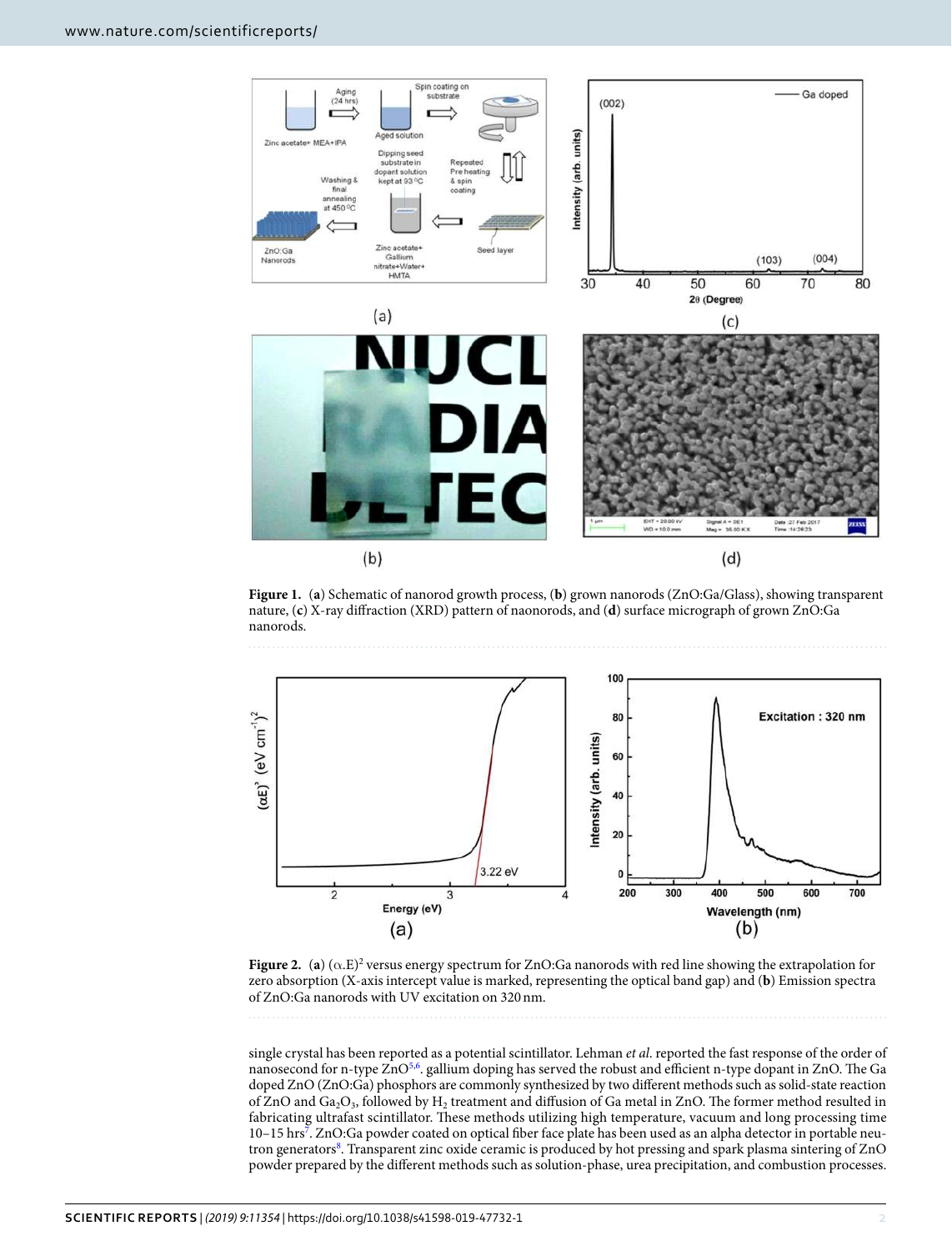

<span id="page-2-0"></span>**Figure 3.** (**a**) The schematic of fabricated alpha radiation detector, (**b**) zoomed view of the detection unit with processes involved in alpha detection, (**c**) recorded pulse height spectrum for different alpha sources, and (**d**) net count rate versus activity for different alpha sources, estimated using counts in (**c**).

The hot pressing utilizes the high temperature and high pressure (around 1000 °C, 35 MPa)<sup>[9](#page-8-8)</sup>. ZnO transparent ceramics prepared using uniaxial hot pressing resulted in large-sized grains[10](#page-8-9). ZnO and ZnO:Li transparent ceramics have shown their performance in detection of gamma and alpha radiations, respectively and compara-ble to that of CsI(Tl) detector<sup>[11](#page-8-10)</sup>. ZnO:Zn transparent ceramics produced by hot pressing techniques shows X-ray induced luminescence, which is comparable to that of BGO<sup>[12](#page-8-11)</sup>. Epitaxial ZnO:In thin films on ZnO single crystal substrate in different indium concentrations, have shown as alpha radiation detector<sup>[13](#page-8-12)</sup>. Zinc oxide single crys-tals, grown by several methods such as high-pressure direct melting technique<sup>[14](#page-8-13)[,15](#page-8-14)</sup>, hydrothermal<sup>[16](#page-8-15)</sup>, vapor phase method[17](#page-8-16), are used for detection of alpha radiation and pulsed X-ray detection. Alpha excited scintillations for ZnO, ZnO:In, Li, ZnO:Ga and ZnO:Er, Li single crystals are studied and responses are compared with standard plastic scintillator detector<sup>[18](#page-8-17)</sup>. ZnO:In single crystal prepared using direct melting techniques exhibited the fastest response as compared to plastic scintillator<sup>[19](#page-8-18)</sup>. Hydrothermally grown ZnO single crystal coupled with a position sensitive photomultiplier tube (PSPMT) is demonstrated as an alpha imager<sup>[20](#page-8-19)</sup> and ZnO:Sc single crystal as alpha radiation detector having sub-nanosecond decay time<sup>[21](#page-8-20)</sup>.

Zinc Oxide nanorods are one-dimensional structure prepared using different techniques vapor-liquid-solid (VLS) method, metalorganic chemical vapor deposition (MOCVD) and hydrothermal method<sup>[22](#page-8-21)</sup> and shown poten-tial in gas sensing, UV detection, and solar cells<sup>[23](#page-8-22)</sup>. Hydrothermal method is the simplest technique used for ZnO nanorods which utilize seed formation followed by low-temperature solution growth. It is relatively simple, cost effective and energy saving process<sup>[24](#page-8-23)</sup> operating in 90–95 °C temperature window with respect to other synthesis techniques. Therefore, this process can be easily scaled for the growth of nanorods on large substrates whereas the other processes such as MOCVD, VLS etc. will require highly sophisticated instruments for the same. Synthesis of sputtering seeded hydrothermally grown Ga doped ZnO nanorods are investigated for their photoluminescence and alpha pulse height spectra<sup>[25](#page-8-24)</sup>. In this paper we report the synthesis of highly textured and (002) oriented vertically aligned Ga doped ZnO nanorods utilizing spin coated seed layer. The synthesized nanorods on glass substrates are coupled to a photomultiplier tube and multichannel analyzer (MCA) to realize a compact alpha radiation detector. Alpha radiation response is investigated using different activities of alpha radiation sources. The repeatability of performance and reproducibility are ensured by using different nanorod scintillator samples.

#### **Results**

**Structural and optical characterization.** Alpha radiation detector consists of (i) Ga doped ZnO nanorods, grown on the florine doped tin oxide (FTO) glass substrate, (ii) a photomultiplier tube, and (iii) a multichannel anlyzer. The synthesis of Ga doped ZnO nanorods consists of two steps (i) creation of ZnO seed layer on the substrate, and (ii) growth of Ga doped ZnO nanorods over the seeds. The seeding was done by depositing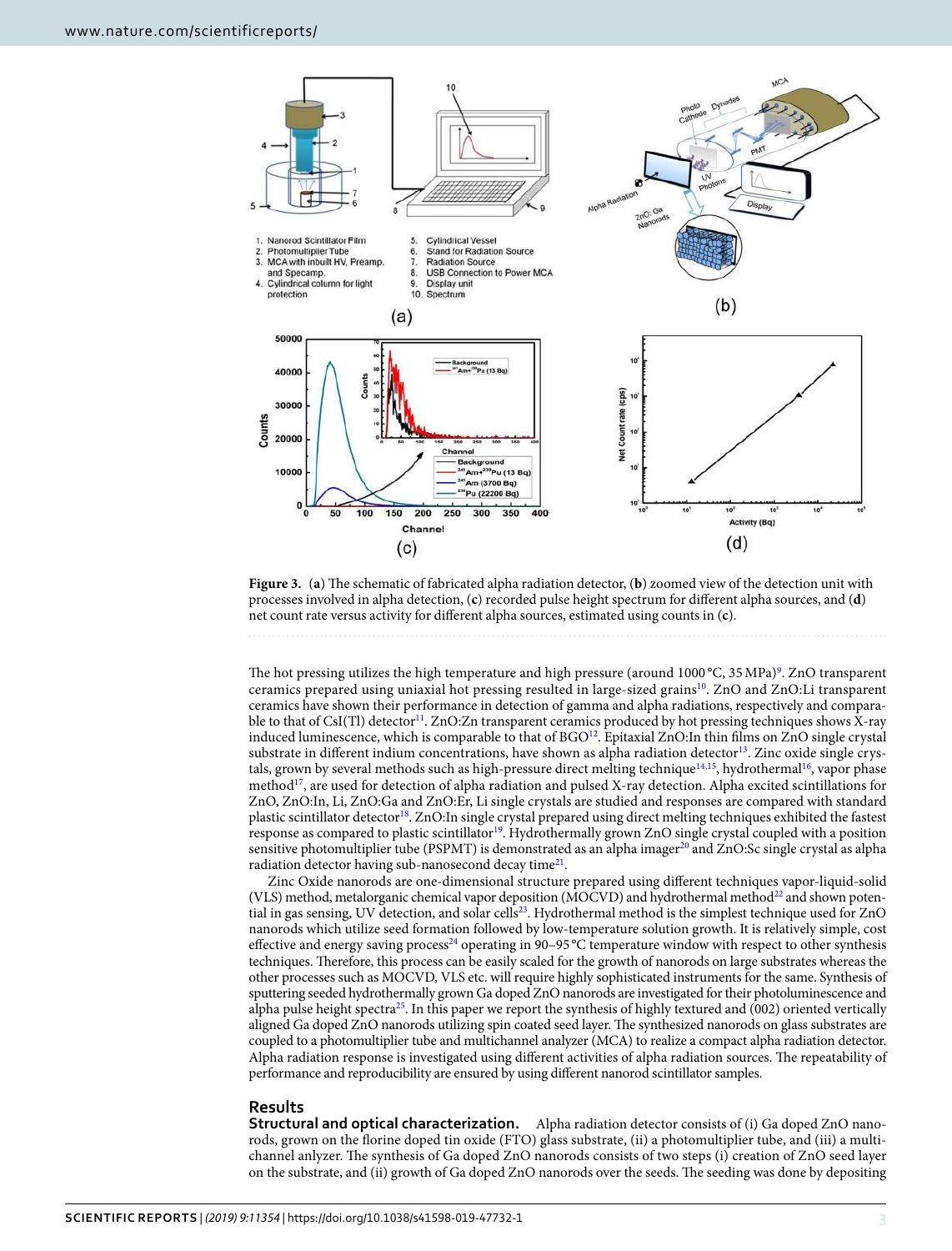

<span id="page-3-0"></span>**Figure 4.** Schematic view of alpha particle induced radio luminescence in ZnO:Ga nanorods with respective electronic transitions.



<span id="page-3-1"></span>**Figure 5.** (**a**) Pulse height spectrum of <sup>241</sup>Am alpha source for different source to detector distances, and (**b**) the calculated absolute detection efficiency and MDA against distance.

<span id="page-3-2"></span>

| <b>Source to Detector</b><br>Distance (mm) | <b>Net Source</b><br>Counts (cps) | Absolute detection<br>efficiency | Minimum detectable<br><b>Activity</b> (Bq) |
|--------------------------------------------|-----------------------------------|----------------------------------|--------------------------------------------|
| 5                                          | 1054.8                            | 0.285                            | 1.66                                       |
| 10                                         | 677.9                             | 0.183                            | 2.59                                       |
| 20                                         | 280.4                             | 0.075                            | 6.32                                       |
| 30                                         | 126.3                             | 0.034                            | 13.94                                      |
| 40                                         | 18.5                              | 0.005                            | 94.80                                      |
| 50                                         | 0.5                               | 0.00014                          | 3385.95                                    |



Table 1. Absolute detection Efficiency calculated at different source to detector distance using <sup>241</sup>Am Source with counting time 300 sec.

a seed layer by spin coating a gel consisting of an aged solution of zinc acetate dissolved in IPA with MEA. The coated layer is preheated in order to disassociate zinc acetate and form ZnO nano seeds. The repeated coating and preheating resulted in the desired seed layer. This seed layer is finally heated at higher temperature of ~300 °C for crystallizing ZnO seeds. These seeded substrates are kept in an aqueous solution containing gallium and zinc precursors in Hexamethylenetetramine (HMTA). The complete synthesis steps are summarized in Fig. [1\(a\),](#page-1-0)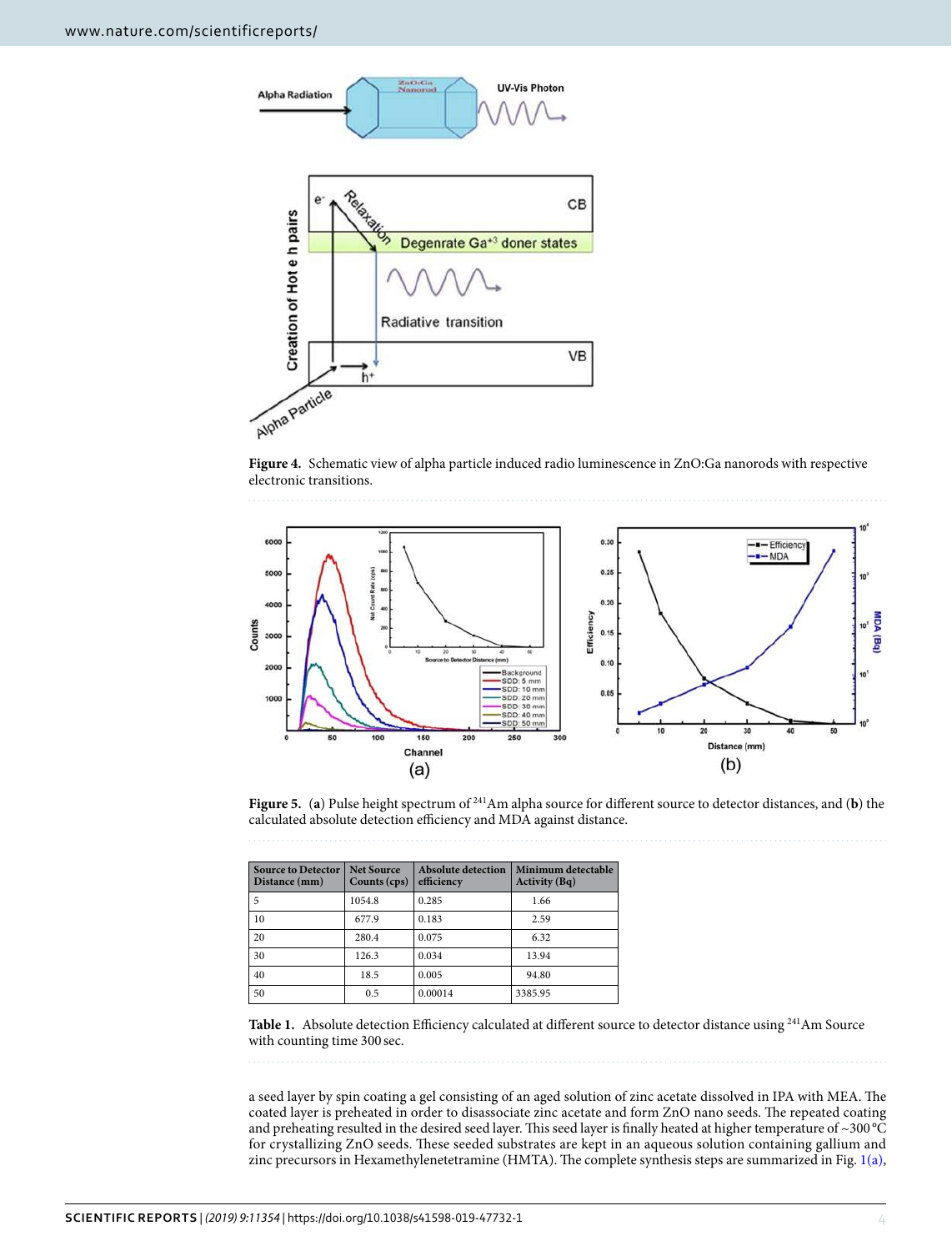

<span id="page-4-0"></span>**Figure 6.** Pulse height spectra of background (a),  $^{241}Am +^{239}Pu$  (b),  $^{241}Am$  (c), and  $^{239}Pu$  (d) sources recorded five times and (**e**) variation of net count rate against different runs.

showing Ga doped ZnO nanorods on the seeded substrate, which are finally heated at 450 °C. These nanorods exhibit highly unidirectional growth along c axis (002) (Fig. [1c\)](#page-1-0). The optical image of ZnO:Ga/Glass, Fig. [1b](#page-1-0), support the semitransparency of these nanorods and SEM micrograph, Fig. [1d,](#page-1-0) confirms the uniform distribution of nanorods on the entire substrate. The diameter of these nanorods is about  $150 \pm 10$  nm.

The optical absorption,  $\alpha$ , is converted  $(\alpha.E)^2$  and plotted against energy, E, Fig. [2a](#page-1-1) and a tangential linear region exhibiting higher absorption is extrapolated and the intercept on X-axis is considered as the optical bandgap for the system. The noticed bandgap value is about 3.22 eV, which slightly less than the band gap 3.37 eV of pristine ZnO nanorods. The reduction in band gap is attributed to the Ga doping in ZnO, where Ga defect states may lie below the ZnO conduction band, causing the observed lowering in the absorption edge. The photoluminescence (PL) spectrum is shown in Fig. [2b](#page-1-1) using 320 nm excitation, exhibiting a sharp peak at 393 nm which is near band emission and is consistent with observed band gap value from the optical absorption measurements.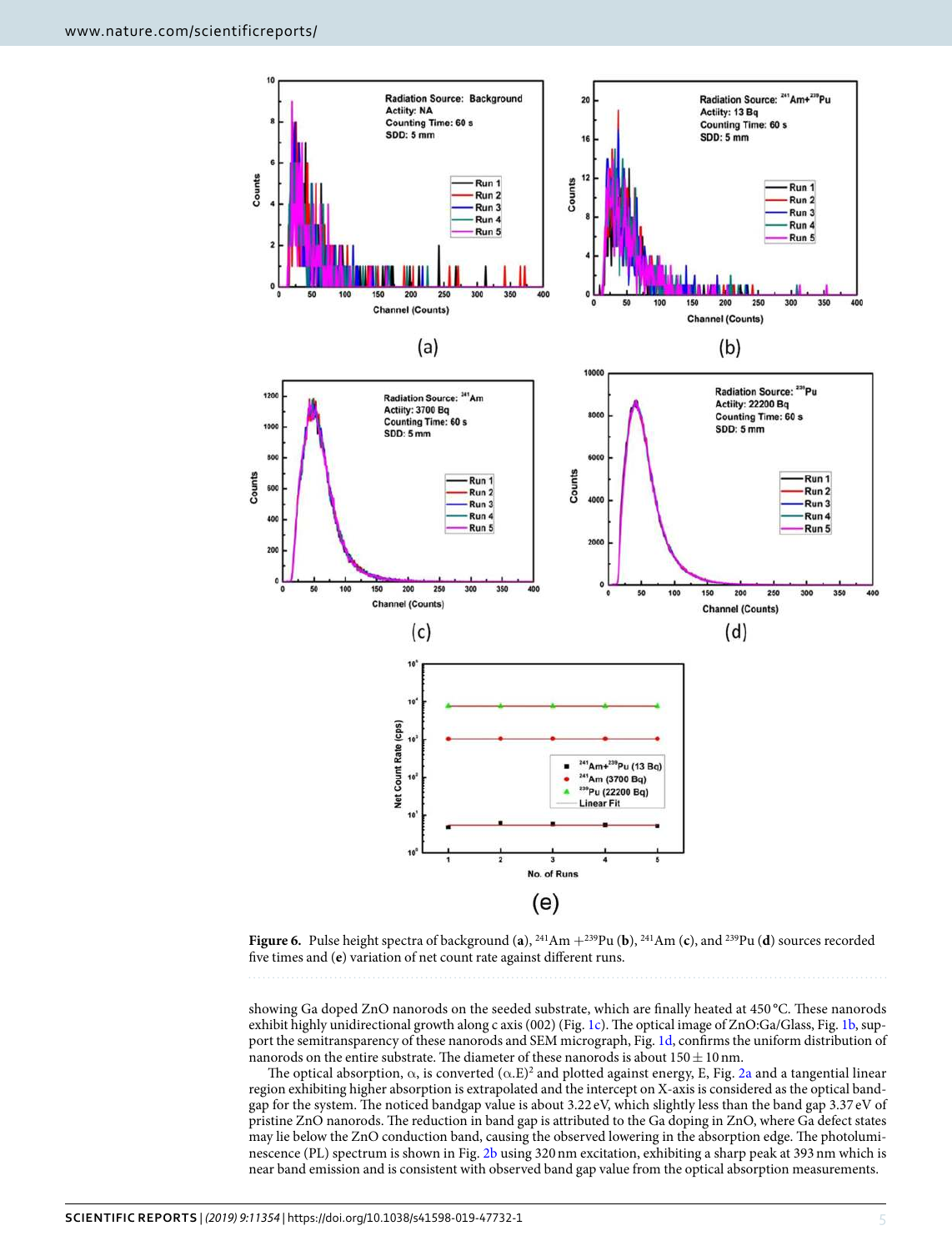<span id="page-5-0"></span>

|                       | Average count rate (cps) |                                    |                       |                        |  |
|-----------------------|--------------------------|------------------------------------|-----------------------|------------------------|--|
| No. of<br><b>Runs</b> | Background               | $^{241}$ Am+ $^{239}$ Pu<br>(13Bq) | $241$ Am<br>(3700 Bq) | $239$ Pu<br>(22200 Bq) |  |
| 1                     | 2.8                      | 7.5                                | 1044.3                | 7747.8                 |  |
| $\overline{c}$        | 3.2                      | 8.9                                | 1057.1                | 7736.6                 |  |
| 3                     | 2.7                      | 8.6                                | 1056.9                | 7735.0                 |  |
| 4                     | 2.7                      | 8.3                                | 1049.3                | 7739.5                 |  |
| 5                     | 2.6                      | 7.9                                | 1051.9                | 7720.3                 |  |
| Average               | 2.8                      | 8.2                                | 1051.9                | 7735.8                 |  |

Table 2. Count rates of different sources at distance of 5 mm and counting time 60 s.

#### **Alpha radiation response**

**Response to the different activity of alpha sources.** The fabricated alpha radiation detector (Fig. [3a\)](#page-2-0) is used to record pulse spectrum for three different sources  $^{241}Am + ^{239}Pu$ ,  $^{241}Am$  and  $^{239}Pu$  of activities 13 Bq, 3700 Bq, and 22200 Bq, respectively. The distance between the alpha radiation source to detector ~5 mm and counting time ~300 s are kept constant for recording the pulse spectra for all these sources and the recorded spec-tra are shown in Fig. [3c,](#page-2-0) with inset showing pulse height spectrum for background and low activity <sup>241</sup>Am +  $^{239}$ Pu alpha source. As can be seen from Fig. [3c](#page-2-0) that background spectrum intensity is extremely low and the pulse height spectrum is clearly distinguishable for even a low activity alpha source. The corresponding net count rate (calculated by subtracting background count rate (3 cps)) against the activity for different alpha sources is shown in Fig. [3d](#page-2-0), and is nearly linear.

**Mechanism of alpha radiation-induced radioluminescence in ZnO:Ga nanorods.** The doping of Ga<sup>+3</sup> in ZnO gives rise to the donor defect states below the conduction band<sup>[26](#page-8-25)</sup> and thus, assisting in filling ZnO trap states. The filling of trap states after Ga doping makes it a fast scintillator<sup>[5](#page-8-4)</sup>. A degenerate doner band is formed which overlap with the edge of conduction band allowing radiative transitions with greater stokes shift $6,27$  $6,27$ . Alpha particle carries two positive charges and possesses 4 amu atomic mass. Therefore, it will deposit energy in a short-range creating hot electron-hole pairs. The charged alpha particle interacts trough Coulomb force with the electrons present in the traversing medium. The energy transferred in single collision is  $4(Em_0/m)$  where  $E=$  alpha particle energy,  $m_0$  = electron mass and  $m$  = particle mass)<sup>[1](#page-8-0)</sup> The energy E of the alpha particle is relatively large (5.5 MeV), there may be a small probability that the high energy electrons after alpha particle interaction may generate secondary electrons. However, the dissipation of energy is relatively faster for alpha particles, and also the energy transferred to the primary electron is only  $\sim$ 1 keV or less in a single collision so the chance of secondary electrons generation will be relatively low or even negligible. The excited electrons will relax thermally to the bottom of the conduction band through a non-radiative process and finally comes to Ga<sup>+3</sup> donor band, just below the conduction band. This electron subsequently combines with a hole in the valence band, generating a 393 nm UV light signal (Fig. [4\)](#page-3-0).

**Response with the variation of source to detector distance.** The response of the alpha detector is investigated for the different source to detector distances ranging from 5 mm to 50 mm and the recorded pulse height spectra are shown in Fig. [5a](#page-3-1) with inset showing the corresponding net count rates. The intensity of pulse height counts is decreasing and the spectral peak is shifting towards lower channels as the source is moving away from the detector. This is attributed to the interaction of alpha particles with air molecules prior to reaching the detector, which ended up with fewer alpha particles at the reduced energies reaching the detector. After 40 mm. the pulse height spectrum merges with that of background after 40 mm distance of the source from the detector. This is attributed to the complete loss in energy of the alpha particle as the range of 5.5 MeV alpha particles is about 41 mm in the air. The detection efficiency and minimum detectable activity (MDA) values are calculated (Table [1](#page-3-2)) and their variation with the source to detector distance is shown in Fig. [5b.](#page-3-1) As the distance between the source and detector increases, detection efficiency decreases which result in MDA increase. The noticed maxi-mum detection efficiency is ~28.5% and corresponding MDA is [1](#page-3-2).7 Bq (Table 1).

Further, the absolute detection efficiency can be maximum 50% in  $2\pi$  geometry, however, due to various effects such as backscattering, absorption in the mylar window and air, the experimentally measured values are always less than the theoretical value which is around 30%[28](#page-8-27). In the present study, the measured efficiency is 28.5% which is a comparable to this number. Additionally, the alpha radiation detectors are should avoid mylar films in the detector designs to avoid the unintentional absorption, which is commonly used in the conventional scintillator detectors such as ZnS(Ag). The present design of alpha radiation detector offers this advantage as well (Fig. [3](#page-2-0)), and thus, avoiding unintentional absorption of alpha radiation.

**Repeatability of the alpha detection response.** The repeatability of the alpha radiation detector response is studied by analyzing the variation in counts for five independent runs/trials. The recorded pulse height spectrums for different runs are shown in Fig. [6\(a–d\)](#page-4-0) for background, <sup>241</sup>Am+<sup>239</sup>Pu, <sup>241</sup>Am, and <sup>239</sup>Pu alpha sources. The background is limited to counts less than 10 for each run, Fig. [6a](#page-4-0). The relative intensity of alpha radiation for each source is quite high with respect to the background and easily distinguishable. The intensity of counts increases with source radiation intensity. The measurements are highly reproducible and corresponding net count rates are summarized in Table [2.](#page-5-0) The variation in net count rate due to radiation sources is within  $\pm 1\%$ , Fig. [6e,](#page-4-0) which is in agreement with previous studies carried out on repeatability of  $ZnO$  and  $ZnS(Ag)$  scintillators<sup>[29](#page-8-28)</sup>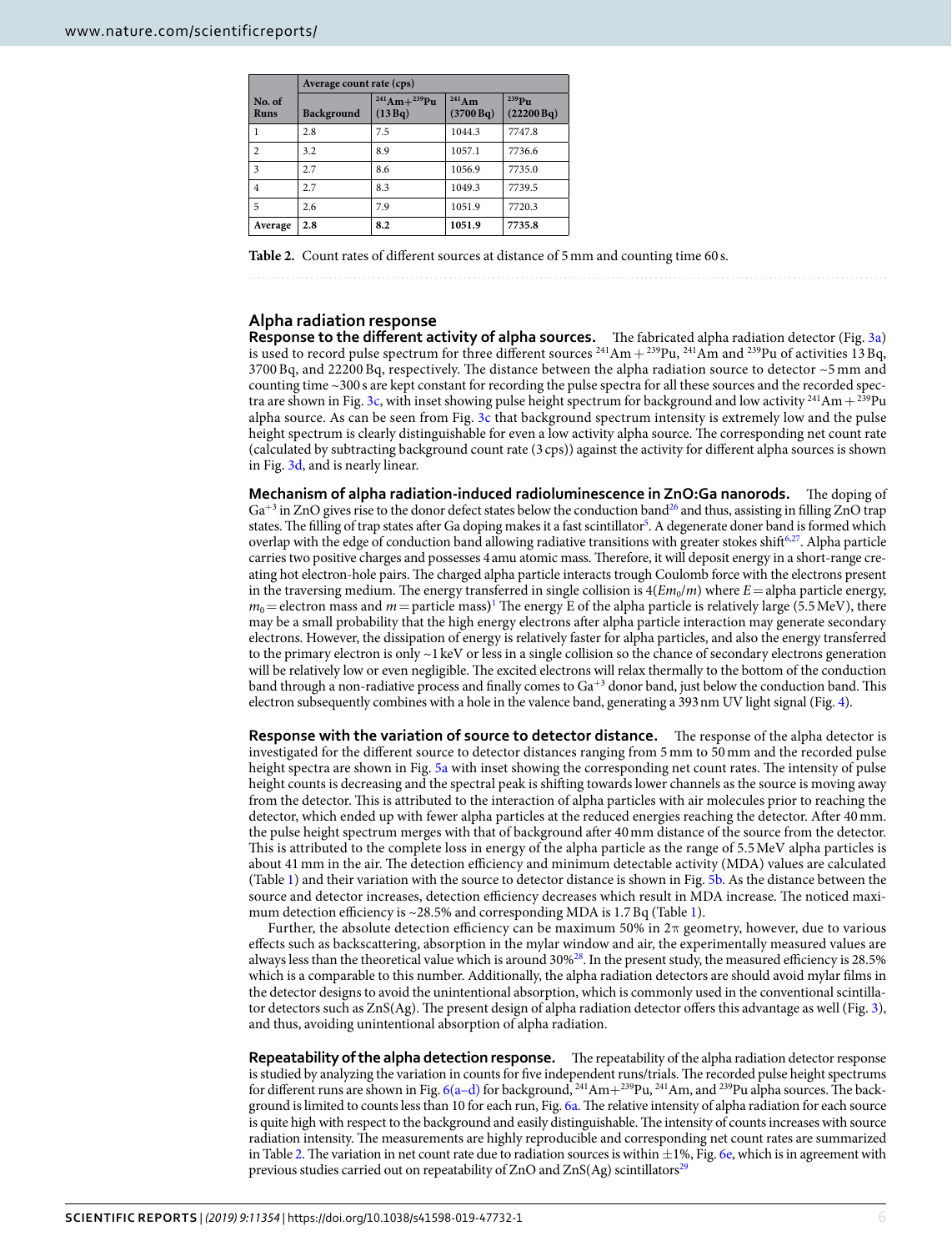

<span id="page-6-0"></span>**Figure 7.** Pulse height spectrum of background (a),  $^{241}Am + ^{239}Pu$  (b),  $^{241}Am$  (c) and  $^{239}Pu$  (d) recorded on four ZnO:Ga nanorod scintillator samples, and (**e**) variations in net count rate for different samples.

**Reproducibility of the alpha detection response.** Pulse height spectra are recorded on four different ZnO:Ga nanorod scintillator samples, synthesized under identical conditions, for background, <sup>241</sup>Am+<sup>239</sup>Pu, <sup>241</sup>Am and <sup>239</sup>Pu alpha sources. The respective spectra are shown in Fig. 7(a-d) and corresponding net count rates are summarized in Table [3.](#page-7-0) The detection of alpha radiation is quite robust and respective spectra are reproducible. The error in reproducibility is large for lower intensity, which reduces with increasing the alpha radiation intensity. The variations observed in net counts for these four ZnO:Ga detectors are within ±20% for to <sup>241</sup>Am+<sup>239</sup>Pu radiation source;  $\pm 10\%$  for <sup>241</sup>Am source and  $\pm 5\%$  for <sup>239</sup>Pu (Fig. [7e](#page-6-0)). Higher variation is observed for the low activity alpha radiation source and is attributed to statistical fluctuations recorded during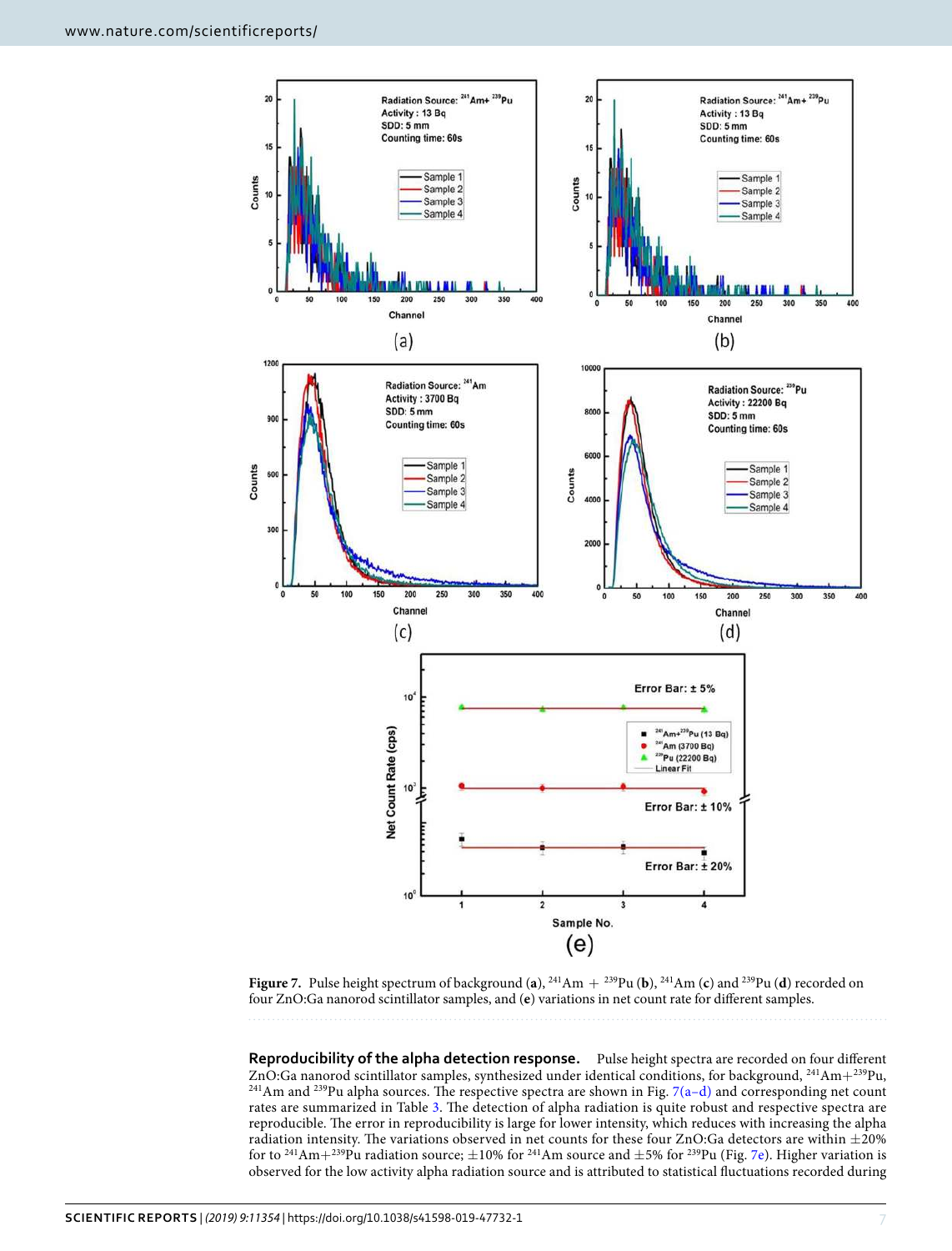<span id="page-7-0"></span>

|                | Av. Counts (cps)  |                              |                       |                        |  |  |
|----------------|-------------------|------------------------------|-----------------------|------------------------|--|--|
| Sample<br>No.  | <b>Background</b> | $241$ Am+ $239$ Pu<br>(13Bq) | $241$ Am<br>(3700 Bq) | $239$ Pu<br>(22200 Bq) |  |  |
| $\mathbf{1}$   | 2.6               | 8.6                          | 1056.9                | 7735.0                 |  |  |
| $\overline{2}$ | 3.2               | 7.8                          | 997.9                 | 7359.8                 |  |  |
| 3              | 4.0               | 8.7                          | 1042.6                | 7734.9                 |  |  |
| $\overline{4}$ | 7.2               | 11.1                         | 928.6                 | 7272.2                 |  |  |

**Table 3.** Count rate obtained by using four samples of ZnO:Ga detector and different radiation sources.

the measurements. Increasing the count rate may reduce the variations and thus, lower the respective variations. The radioactive emission of alpha particle is a statistical phenomenon and thus, large variations are expected in case of low activity source. Whereas for large activity source the reproducibility has improved a lot with respect to lower activity sources, due to the improved emission rate statistics.

#### **Conclusion**

ZnO:Ga nanorods scintillator is grown successfully using a low-temperature hydrothermal method. Alpha radiation detector is realized using the synthesized nanorod scintillator, showing a promising response to alpha radiation. Detector performance is linear against the activity. Detection efficiency of ~28.5% and minimum detectable activity 1.7 Bq are noticed at 5 mm source to detector distance. Detector showed excellent repeatability within  $\pm$ 1%. The reproducibility of four ZnO:Ga scintillator prepared under identical conditions are found reproducible within  $\pm$ 20% for extremely low-level alpha activity and  $\pm$ 5% for high alpha activity sources. The present study may provide a novel approach to synthesize ZnO:Ga scintillators, showing excellent alpha radiation detection even with low activity.

#### **Material and Methods**

**Synthesis of ZnO:Ga nanorods.** (Zn(CH<sub>3</sub>COO)<sub>2</sub>.(H<sub>2</sub>O)<sub>2</sub>) and monoethanolamine are dissolved in isopropyl alcohol (IPA). The solution is stirred vigorously and kept for aging for 24 hrs. A seed layer is synthesized using the spin coating of the aged solution on  $1" \times 1"$  ultrasonically cleaned glass substrate and preheated at 300 °C. The process was repeated until the desired thickness of the seed layer is achieved. The substrate is heated at 450 °C to achieve uniform crystalline seed layer. To get the doped nanorods, the dopant precursor gallium nitrate hydrate is dissolved in DI water with  $(\text{Zn}(\text{CH}_3\text{COO})_2,(\text{H}_2\text{O})_2)$  and hexamethylenetetramine. The seed layer coated substrate is placed in the solution with the seeded surface facing down in a substrate holder. The solution is heated at 93 °C for 6 hours in an electric oven. The substrate is allowed to cool down at room temperature and then washed with DI water several times to remove any residual impurities. The substrate is finally heated at 450 °C for 4 hours in air to facilitate highly c-axis oriented ZnO:Ga nanorods.

**Alpha radiation detector.** ZnO:Ga nanorods grown on  $1'' \times 1''$  FTO glass substrate is coupled to a photomultiplier tube (Make: Electron Tube, model:9256 KA) with spectral response 300 nm to 650 nm using silicon grease. PMT tube is wrapped using black tape to prevent the interference from external light. 14 Pin PMT base is connected to a commercially available 1 K MCA with an inbuilt voltage divider for PMT, preamplifier and spectroscopy amplifier. MCA is then connected to the control and display system. PMT high voltage and gain can be controlled with spectrum acquisition and analysis software. A long cylindrical column having diameter higher than that of PMT is attached with MCA. Another end of the column is inserted in a cylindrical vessel which acts as the detection and measurement chamber and also as the base for the stability of the unit. The stand of variable sizes can be placed in the chamber for mounting the alpha source. Alpha particles emitted from radiation source interact with ZnO:Ga nanorods (Fig. [3a\)](#page-2-0). UV photons are generated during the interaction and converted into an electrical pulse by the photomultiplier tube. These pulses are analyzed by MCA and displayed as pulse height spectra on control and display system screen as shown in the enlarged view of the detection unit (Fig. [3b\)](#page-2-0).

**Material characterization.** Crystallographic information about Ga doped ZnO nanorods is investigated using a ruker X-ray diffractometer (XRD), equipped with Cu K<sub>α</sub> X-ray source, operating at 40 kV in θ–2θ scan mode with 2θ ranging from 30 to 80. The band gap is measured in the range of 250–700 nm using Cary 4000 UV-Vis Spectrophotometer, (Agilent make). The morphologies of synthesized ZnO:Ga nanorods are investigated using ZEISS make Scanning Electron Microscope. PL measurements are carried out using JASCO 6000 Spectrofluorometer.

**Performance evaluation.** The performance of the alpha radiation detector is evaluated by using the different alpha source such as  $^{241}Am + ^{239}Pu$ ,  $^{241}Am$  and  $^{239}Pu$  of activities 13 Bq, 3700 Bq and 22200 Bq, respectively. Pulse height spectrum of these sources is recorded for a duration of  $\sim$  300 s by keeping source at a distance of 5 mm from the detector. The detector response with the variation of a source to detector distance is also studied by varying source to detector distance in the range of 5–50 mm. The repeatability of the detector performance is evaluated by acquiring the spectrum and counts several times with one ZnO:Ga nanorod scintillator and reproducibility of performance is evaluated on four ZnO:Ga nanorod scintillators prepared under identical synthesis conditions by analyzing the pulse height spectra and net counts variation. Detection Efficiency '*ε*' and MDA are calculated using the following formulas;